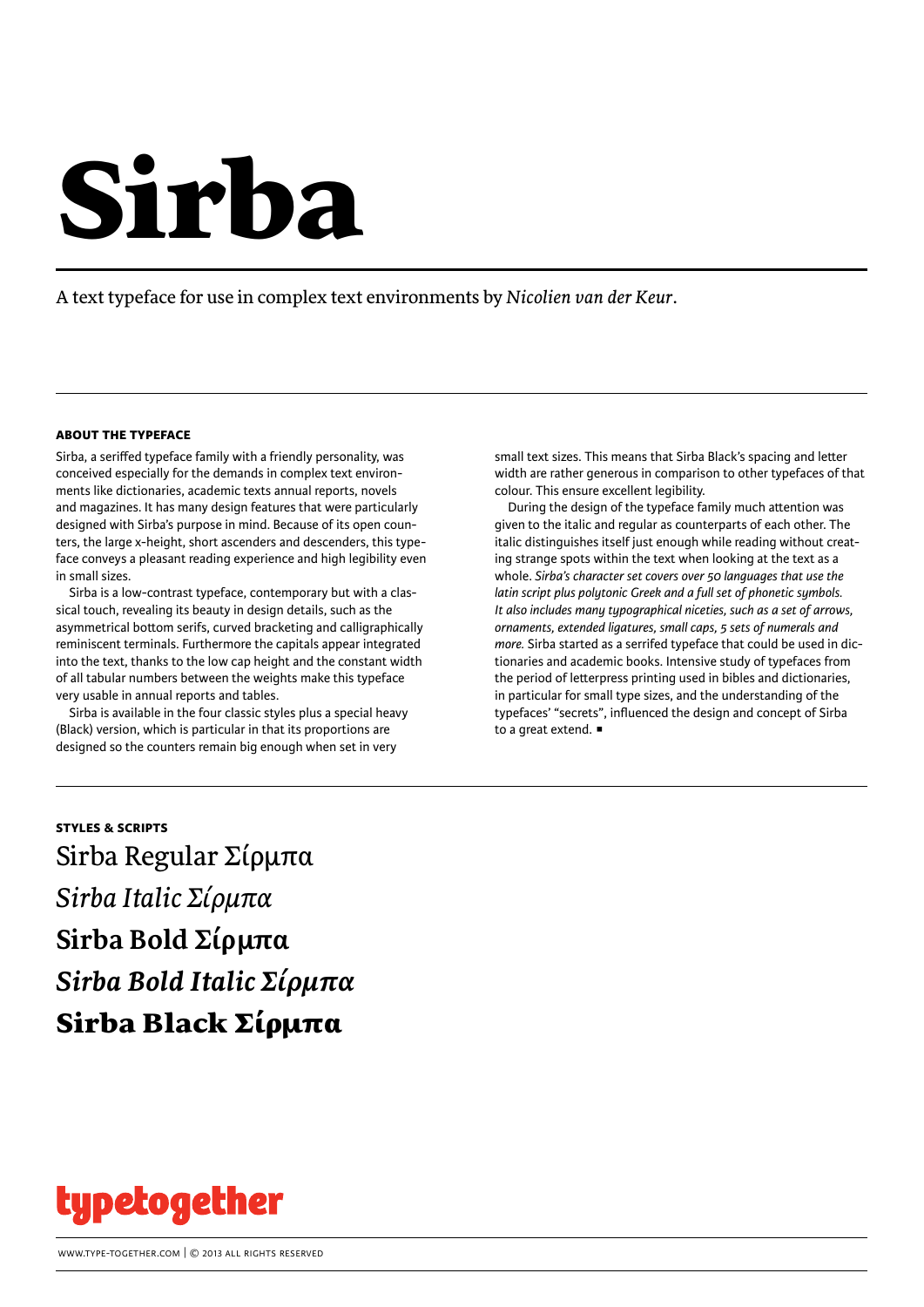# ABCDEFGHIJKLM NOPORSTUVWXY ZÆÞThOEΣΨΥΛΙΕ abcdefghijklmnop qrstuvwxyzßfl'æakł ABCDEFGHIJKLMNO PQRSTVWXYZ&Ş30€  $\{[(*&\mathbf{q}\ddagger,:\emptyset?!\mathbf{S}\times\mathbf{y}-)]\}$ €£\$¥0123456789<sup>3</sup>/5 %0123456789€<sup>0269</sup>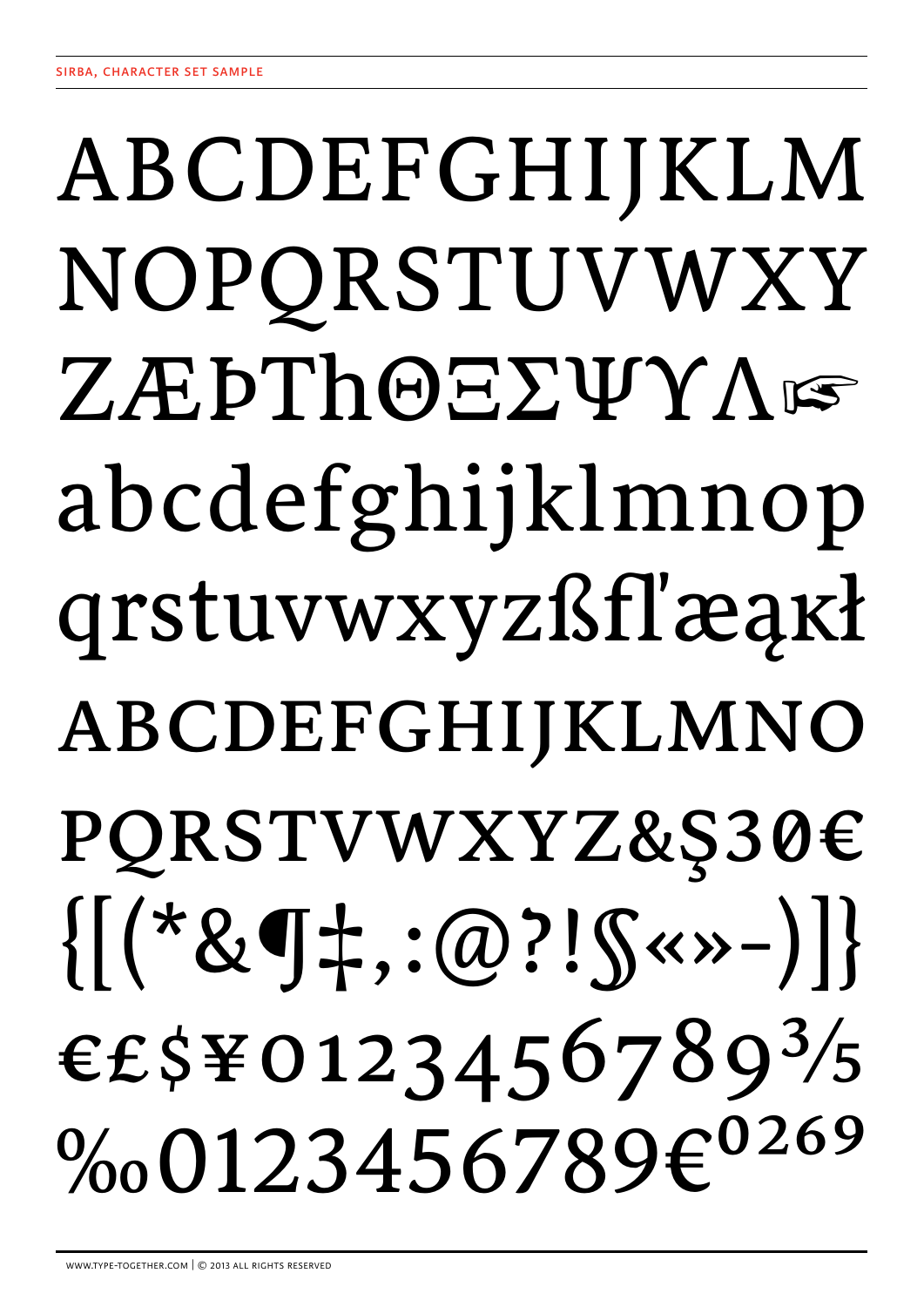# Academia *Fournier's* genius lay in his ability to modernise—in the typographical

# **School tests** for 8 and 11 years old Ευκλείδης

**«Δεδομένη»** χαρακτήρισε χθες ο *πρωθυπουργός* την απόφασή του

# Dutch…! *Afscheid van het normale "Responsibility"*  $JBA$

Chic without the suffering: FASHION DISPLAYS its ethical face at the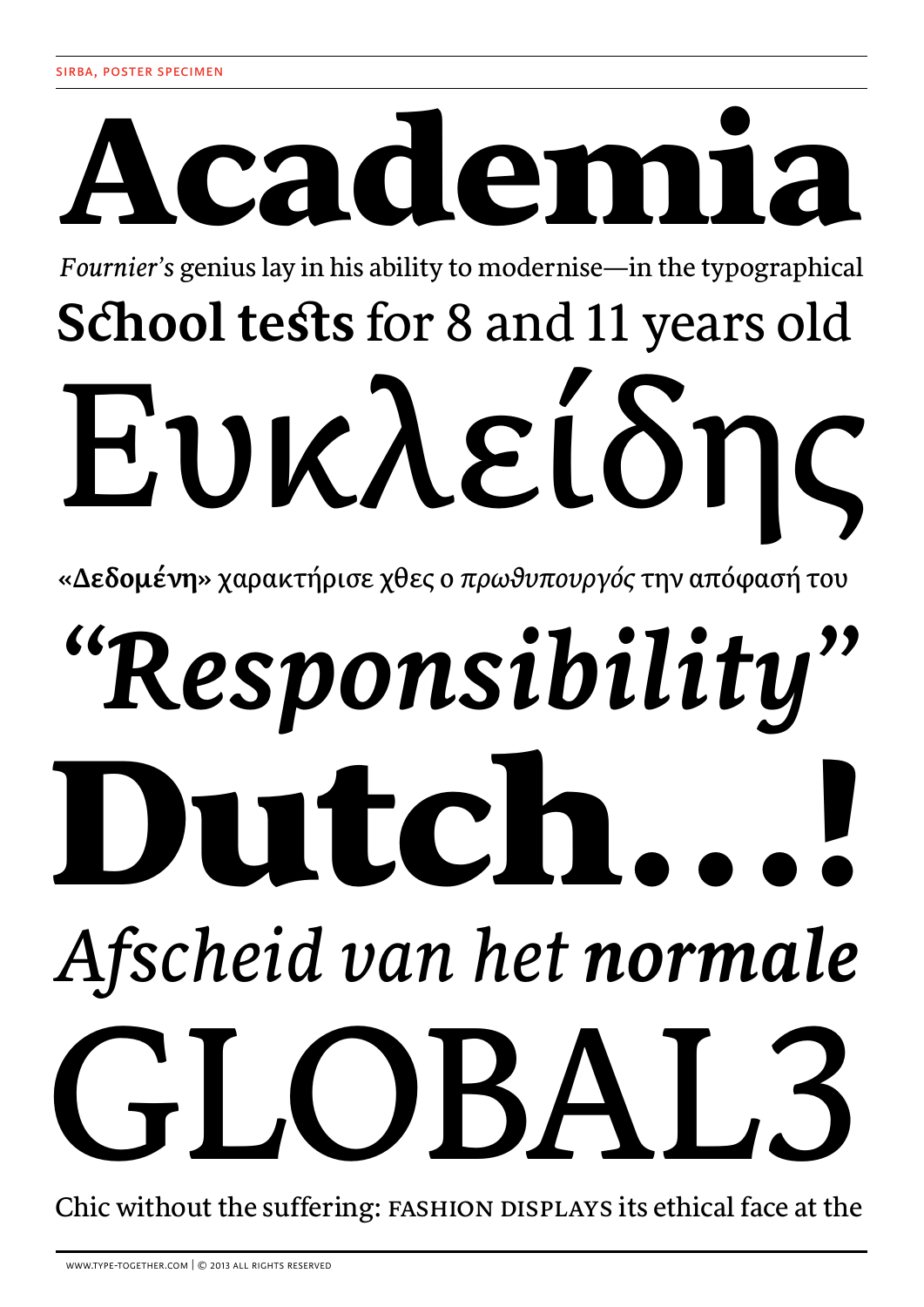| <b>a</b> [ə, e] INDEF ART un m, una f; <b>what — fool!</b>        |
|-------------------------------------------------------------------|
| qué tonto! <b>such</b> — <b>fool</b> tan tonto; $\mathbf{I'm}$ —  |
| <b>teacher / Catholic</b> soy maestro / católico                  |
| <b>aback [ə</b> bǽk] ADV <b>to be taken —</b> estar               |
| desconcertado                                                     |
| <b>abandon</b> [əbændən] v⊤ abandonar; N <b>with</b>              |
| wild - desenfrenadamente                                          |
| <b>abandonment</b> [əbændənmənt] N                                |
| <b>abandono</b> $m$ , desamparo $m$                               |
| <b>abashed</b> [əbæʃt] ADJ humillado, avergonzado                 |
| <b>abate</b> [əbét] vɪ/vɪ disminuir, mitigar(se);                 |
| (storm) calmarse, atenuarse                                       |
|                                                                   |
| <b>abbot</b> [æbət] N abad <i>m</i>                               |
| <b>abbreviate</b> [əbríviet] v⊤ abreviar                          |
| <b>abbreviation</b> [əbriviéʃən] N (act of                        |
|                                                                   |
| abbreviating) abreviación f; (short-form)                         |
| abreviatura f                                                     |
| <b>abdicate</b> [æbdɪket] vɪ/vɪ abdicar                           |
| <b>abdomen</b> [æbdəmən] N abdomen <i>m</i> , vientre             |
| $\boldsymbol{m}$                                                  |
| <b>abdominal</b> [æbdámənə <del>l</del> ] ADJ abdominal           |
| abduct [æbdákt] v $\tau$ secuestrat, raptar                       |
| <b>abduction</b> [æbdÁkʃən] N rapto <i>m</i> , secuestro <i>m</i> |
| <b>aberration</b> [æbəréʃən] N anomalía <i>f</i> ,                |
| aberracion $f$                                                    |
|                                                                   |

- abet [əbɛt] vT instigar
- abeyance [abéans] ADV LOC in pendiente, en suspenso
- abhor [əbhɔr] vr aborrecer
- **abhorrence** [əbhɔ́rəns] N aborrecimiento  $m$
- abhorrent [abhárant] ADJ aborrecible
- abide [əbáɪd] vr (tolerate) soportar; vɪ (dwell) morar, permenecer; **to - by** acatar, atenerse a
- ability [ $\partial$ bílini] N (skill) habilidad f; (aptitude) capacidad $f$
- abject [æbdzékt] ADJ abyecto; in poverty en extrema miseria
- ablaze [əbléz] ADV en llamas
- able [ébəł] ADJ hábil, capaz; bodied de cuerp sano; **to be — to** (be capable of) poder; (have an acquired skill) saber
- abnegate [æbniget] VT renunciar
- abnormal [æbnɔrməł] ADJ anormal
- aboard [əbɔrd] ADV a bordo; all -! (train) ¡viajeros al tren! (ship) ¡pasajeros a bordo! to go - embarcarse
- abode [əbód] N morada f; place of  $$ domicilio  $m$
- abolish [əbálıf] vr abolir, suprimir **abolition**  $[\text{abolíon}]$  N abolición  $f$
- abominable [abámanabał] ADJ ab abomination [əbamənéfən] N (ac
- abominación $f$ ; (condition, habit) aboriginal [æbarícganał] ADJ abo
- aborigine [æbərícgani] N aboriger
- Australian aborigen austral abort [əbɔ́rt] vr (fetus) abortar; vI/ suspender
- abound [əbáund] vi abundar; to abundar en
- about [əbáut] PREP (concerning) ao tocante a; (near, surrounding\_al de, por; to be - one's busine a su begocio; ADV más o menos, a de; at - ten o'clock a eso de la sobre las diez; to be - to do so estar por / oara hacer algo, estar $\imath$ hacer algo
- above [abÁv] PREP you could see towers  $-$  the buildings sev torres sobre los edificios; every five years of age todos los de cinco años; **he's — me in the** es mi superior en la compañía; to suspicion estar libre de toda so I thought you were - such

# **Stock Exchange**

| OAT 0% 250414 DEM       | <b>PAR</b> | 4.589,500 | %             | 0.00  | 25/04/14                 | 09:49 |
|-------------------------|------------|-----------|---------------|-------|--------------------------|-------|
| CRED. AGR. 4,25% 99     | PAR        | 500,00    | %             | 0.116 | 25/04/11                 | 09:22 |
| INGGROEP 3.82% PL       | AMS        | 408,500   | %             | 0.366 | $\overline{\phantom{a}}$ | 10:34 |
| OLO 5% 28SEP11          | BRU        | 390.00    | %             | 3.00  | 28/09/11                 | 09:03 |
| CASA 4,30% 06-12/18     | <b>PAR</b> | 375,710   | %             | 0.467 | 26/06/18                 | 10:26 |
| <b>NEDER 5% 15JUL11</b> | AMS        | 370,000   | %             | 2.087 | 15/07/11                 | 09:01 |
| CRED. AGR. 5,60% 00     | PAR        | 350,000   | %             | 2.087 | 20/12/11                 | 09:14 |
| NEDER 4,25% 15JUL13     | AMS        | 274,213   | $\frac{0}{0}$ | 3.423 | 15/07/13                 | 10:33 |
| <b>CASA 4% 15</b>       | <b>PAR</b> | 258,273   | %             | 0.478 | 22/12/15                 | 09:34 |
| <b>GASUNIE 6% 13</b>    | AMS        | 242,000   | $\frac{0}{0}$ | 3.073 | 30/10/13                 | 10:07 |
|                         |            |           |               |       |                          |       |

# Cuxhaven tides (LAT 53°52'N LONG 8°43'E)

| <b>JUNE</b>          |                              |                          |                        |                              |                          | <b>JULY</b> |                              |                          |          |                              |                          |
|----------------------|------------------------------|--------------------------|------------------------|------------------------------|--------------------------|-------------|------------------------------|--------------------------|----------|------------------------------|--------------------------|
|                      | Time                         | м                        |                        | Time                         | M                        |             | Time                         | M                        |          | Time                         | M                        |
| M                    | 0130<br>0717<br>1348<br>1932 | 0.4<br>3.2<br>0.6<br>3.6 | $6 \overline{6}$<br>TU | 0031<br>0614<br>1240<br>1829 | 0.5<br>3.2<br>0.7<br>3.5 | w           | 0157<br>0743<br>1414<br>2001 | 0.5<br>3.3<br>0.6<br>3.6 | 16<br>TH | 0038<br>0621<br>1252<br>1840 | 0.6<br>3.3<br>0.7<br>3.6 |
| $\overline{2}$<br>TU | 0235<br>0824<br>1458<br>2043 | 0.4<br>3.2<br>0.6<br>3.6 | 17<br>W                | 0119<br>0708<br>1337<br>1928 | 0.5<br>3.2<br>0.7<br>3.5 | ∠<br>TH     | 0253<br>0842<br>1518<br>2108 | 0.6<br>3.4<br>0.7<br>3.7 | F        | 0124<br>0716<br>1351<br>1944 | 0.7<br>3.3<br>0.8<br>3.5 |
| 3<br>W               | 0344<br>0931<br>1609<br>2150 | 0.5<br>3.3<br>0.6<br>3.7 | 18<br>TH               | 0220<br>0811<br>1446<br>2034 | 0.6<br>3.2<br>0.7<br>3.5 | F           | 0358<br>0945<br>1628<br>2214 | 0.7<br>3.5<br>0.8<br>3.6 | 18<br>SA | 0230<br>0825<br>1508<br>2100 | 0.8<br>3.3<br>0.8<br>3.5 |
|                      | 0448<br>1029                 | 0.5<br>3.5               | <b>9</b>               | 0327<br>0917                 | 0.6<br>3.3               |             | 0503<br>1045                 | 0.8<br>3.6               | <b>Q</b> | 0349<br>0941                 | 0.7<br>3.4               |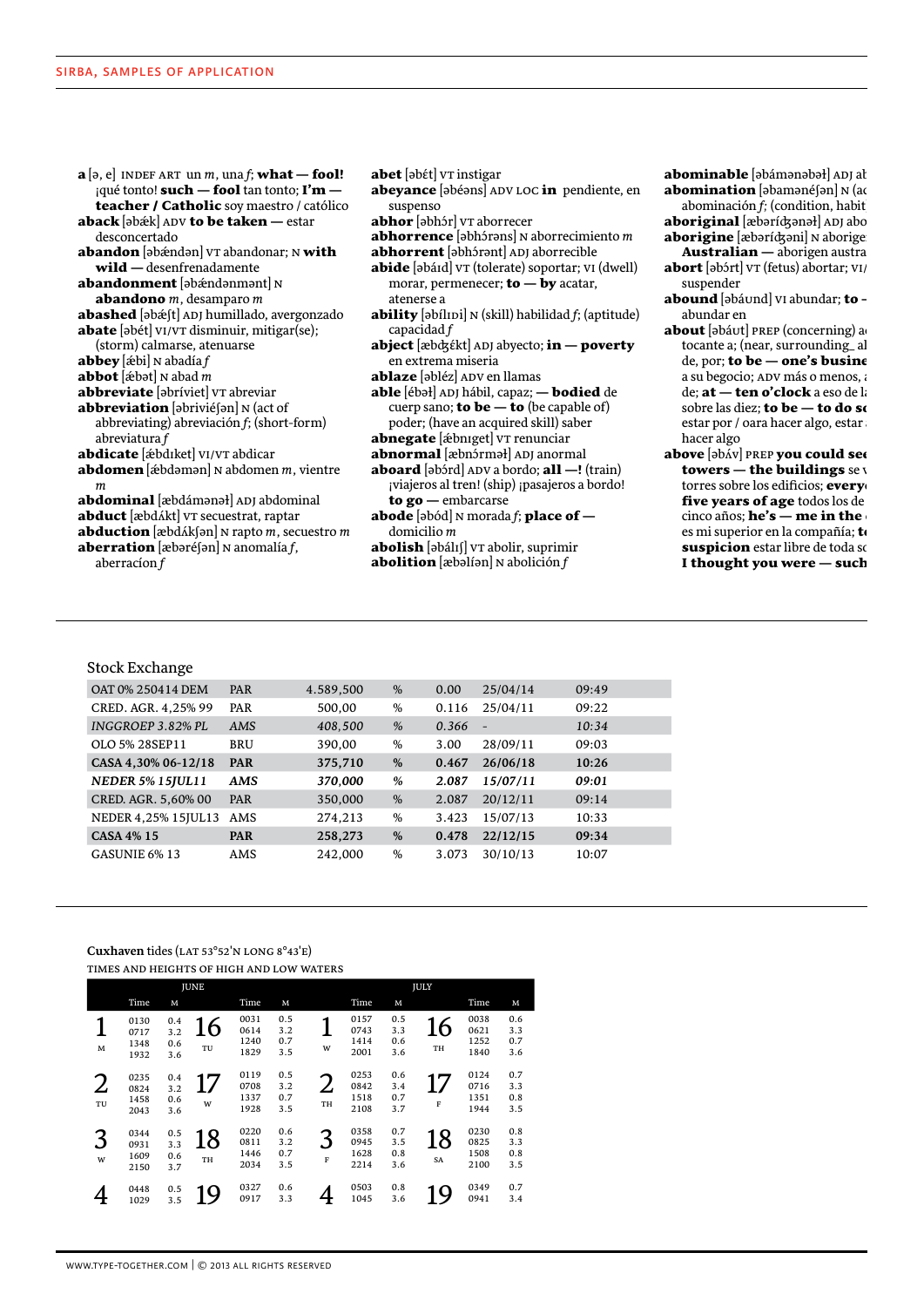# **18/22 pt (regular & italic)**

Academia is the community of students and scholars engaged in higher education and research. The word comes from the *akademeia* in ancient Greece, which derives from the Athenian hero, *Akademos*. Outside the city walls of Athens, the gymnasium was made famous by Plato as a center of learning.

# **18/22 pt (bold & bold italic)**

**Academia is the community of students and scholars engaged in higher education and research. The word comes from the** *akademeia* **in ancient Greece, which derives from the Athenian hero,** *Akademos***. Outside the city walls of Athens, the gymnasium was made famous by Plato as a** 

# **12/14 pt (italic)**

*Academia is the community of students and scholars engaged in higher education and research. The word comes from the akademeia in ancient Greece, which derives from the Athenian hero, Akademos. Outside the city walls of Athens, the gymnasium was made famous by Plato as a center of learning. The sacred space, dedicated to the goddess of wis-*

# **12/14 pt (bold italic)**

*Academia is the community of students and scholars engaged in higher education and research. The word comes from the akademeia in ancient Greece, which derives from the Athenian hero, Akademos. Outside the city walls of Athens, the gymnasium was made famous by Plato as a center of learning. The sacred* 

# **18/22 pt (black)**

Academia is the community of students and scholars engaged in higher education and research. The word comes from the akademeia in ancient Greece, which derives from the Athenian hero, Akademos. Outside the city walls of Athens, the gymnasium was made famous by Plato as a center of learning. The sacred space, dedicated to the goddess of wisdom, Athena, had formerly been an olive grove, hence the expression "the groves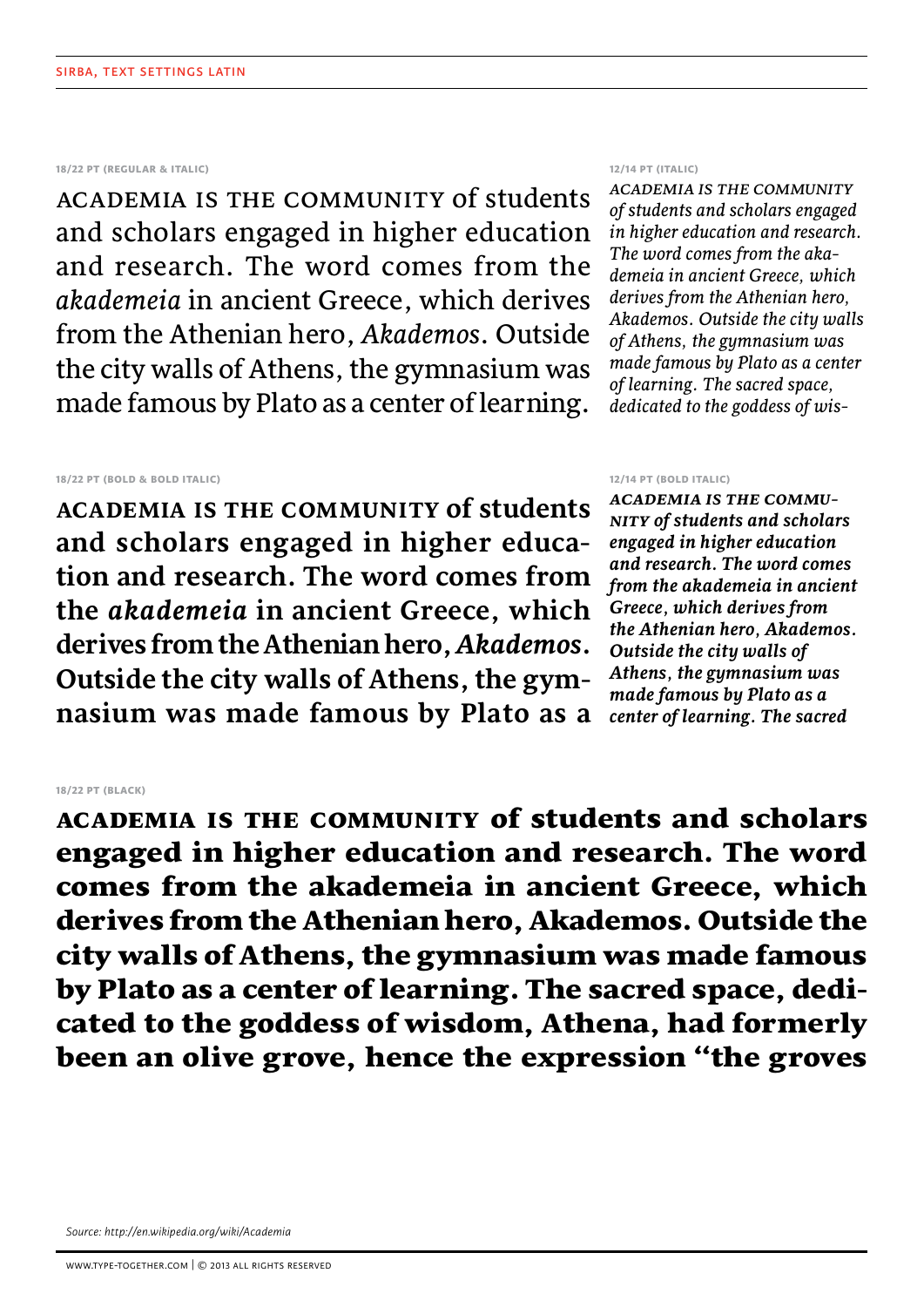#### **8/10 pt (regular & italic)**

Academia is the community of students and scholars engaged in higher education and research. The word comes from the *akademeia* in ancient Greece, which derives from the Athenian hero, *Akademos*. Outside the city walls of Athens, the gymnasium was made famous by Plato as a center of learning. The sacred space, dedicated to the goddess of wisdom, Athena, had formerly been an olive grove, hence the expression "the groves of Academe". In these gardens, the philosopher Plato conversed with followers. Plato developed his sessions into a method of teaching philosophy and in 387 bc, established what is known today as the Old Academy. By extension Academia has come to mean the cultural accumulation of knowledge, its development and transmission across gen-

#### **8/10 pt (bold & bold italic)**

**Academia is the community of students and scholars engaged in higher education and research. The word comes from the**  *akademeia* **in ancient Greece, which derives from the Athenian hero,** *Akademos***. Outside the city walls of Athens, the gymnasium was made famous by Plato as a center of learning. The sacred space, dedicated to the goddess of wisdom, Athena, had formerly been an olive grove, hence the expression "the groves of Academe". In these gardens, the philosopher Plato conversed with followers. Plato developed his sessions into a method of teaching philosophy and in 387 bc, established what is known today as the Old Academy. By extension Academia has come to mean the cultural accumulation of knowledge, its** 

#### **8/10 pt (black)**

Academia is the community of students and scholars engaged in higher education and research. The word comes from the akademeia in ancient Greece, which derives from the Athenian hero, Akademos. Outside the city walls of Athens, the gymnasium was made famous by Plato as a center of learning. The sacred space, dedicated to the goddess of wisdom, Athena, had formerly been an olive grove, hence the expression "the groves of Academe". In these gardens, the philosopher Plato conversed with followers. Plato developed his sessions into a method of teaching philosophy and in 387 bc, established what is

# **10/12 pt (regular & italic)**

Academia is the community of students and scholars engaged in higher education and research. The word comes from the *akademeia* in ancient Greece, which derives from the Athenian hero, *Akademos*. Outside the city walls of Athens, the gymnasium was made famous by Plato as a center of learning. The sacred space, dedicated to the goddess of wisdom, Athena, had formerly been an olive grove, hence the expression "the groves of Academe". In these gardens, the philosopher Plato conversed with follow-

#### **10/12 pt (bold & bold italic)**

**Academia is the community of students and scholars engaged in higher education and research. The word comes from the** *akademeia* **in ancient Greece, which derives from the Athenian hero,** *Akademos***. Outside the city walls of Athens, the gymnasium was made famous by Plato as a center of learning. The sacred space, dedicated to the goddess of wisdom, Athena, had formerly been an olive grove, hence the expression "the groves of Academe". In these gardens, the** 

#### **10/12 pt (black)**

Academia is the community of students and scholars engaged in higher education and research. The word comes from the akademeia in ancient Greece, which derives from the Athenian hero, Akademos. Outside the city walls of Athens, the gymnasium was made famous by Plato as a center of learning. The sacred space, dedicated to the goddess of wisdom, Athena, had formerly been an olive grove,

#### **12/14 pt (regular & italic)**

Academia is the community of students and scholars engaged in higher education and research. The word comes from the *akademeia* in ancient Greece, which derives from the Athenian hero, *Akademos*. Outside the city walls of Athens, the gymnasium was made famous by Plato as a center of learning. The sacred space, dedicated to the goddess of

### **12/14 pt (bold & bold italic)**

**Academia is the community of students and scholars engaged in higher education and research. The word comes from the** *akademeia* **in ancient Greece, which derives from the Athenian hero,** *Akademos***. Outside the city walls of Athens, the gymnasium was made famous by Plato as a center of learning. The sacred space, dedicated** 

# **12/14 pt (black)**

Academia is the community of students and scholars engaged in higher education and research. The word comes from the akademeia in ancient Greece, which derives from the Athenian hero, Akademos. Outside the city walls of Athens, the gymnasium was made famous by Plato as a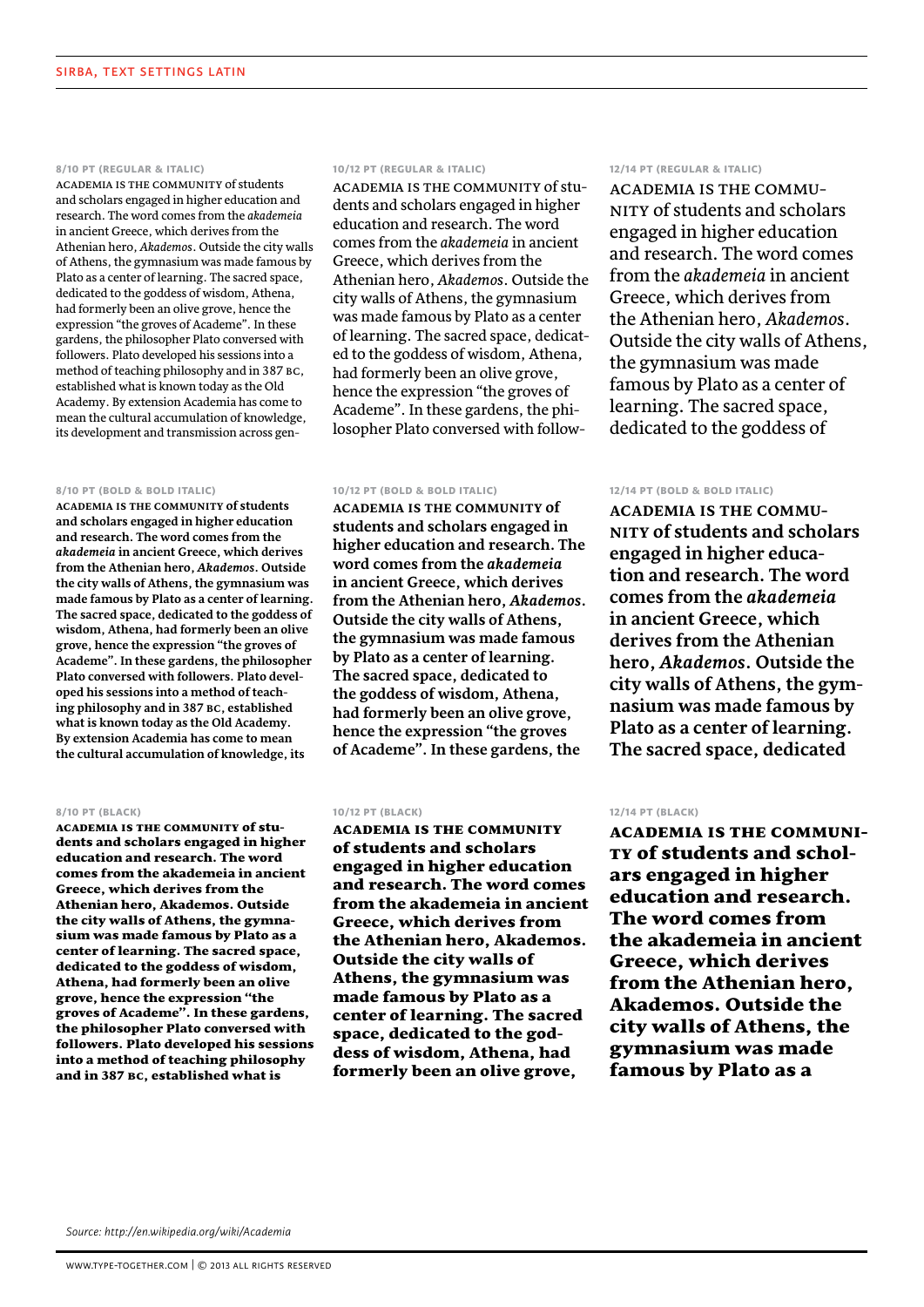# **8/10 pt (regular & italic)**

To nejalterantivnější, *nejexperimentálnější* a možná i nejodvážnější v českém profesionálním divadle se dnes odehrává především na jevištích divadel pro děti a mládež. *Začaly to kdysi Buchty a loutky svými pohádkami pro zlobivé děti.* Koncepcí divadla pro celou rodinu se o něco podobného pokoušeli Hana Burešová s Janem Bornou v Divadle v Dlouhé. Razantně do trendu odvážného, experimentálního – tedy v zásadě alternativního – divadla pro děti vstoupil ale až Jiří Adámek v pražském Divadle Minor svou inscenací Z knihy džunglí. Byla (a stále je) magickým "hmatovým" divadlem interpretovaným v netradičním prostoru, s přímým, živým kontaktem s herci a využíváním až burianovských voicebandů. Minor dnes oslovuje tvůrce právě z tohoto divadelního podhoubí. Nebojí

#### **8/10 pt (bold & bold italic)**

**To nejalterantivnější,** *nejexperimentálnější* **a možná i nejodvážnější v českém profesionálním divadle se dnes odehrává především na jevištích divadel pro děti a mládež.** *Začaly to kdysi Buchty a loutky svými pohádkami pro zlobivé děti***. Koncepcí divadla pro celou rodinu se o něco podobného pokoušeli Hana Burešová s Janem Bornou v Divadle v Dlouhé. Razantně do trendu odvážného, experimentálního – tedy v zásadě alternativního – divadla pro děti vstoupil ale až Jiří Adámek v pražském Divadle Minor svou inscenací Z knihy džunglí. Byla (a stále je)**  magickým "hmatovým" divadlem interpre**tovaným v netradičním prostoru, s přímým, živým kontaktem s herci a využíváním až burianovských voicebandů. Minor dnes** 

#### **8/10 pt (black)**

To nejalterantivnější, nejexperimentálnější a možná i nejodvážnější v českém profesionálním divadle se dnes odehrává především na jevištích divadel pro děti a mládež. Začaly to kdysi Buchty a loutky svými pohádkami pro zlobivé děti. Koncepcí divadla pro celou rodinu se o něco podobného pokoušeli Hana Burešová s Janem Bornou v Divadle v Dlouhé. Razantně do trendu odvážného, experimentálního – tedy v zásadě alternativního – divadla pro děti vstoupil ale až Jiří Adámek v pražském Divadle Minor svou inscenací Z knihy džunglí. Byla (a stále je) magickým "hmatovým" divadlem interpretovaným v netradič-

# **10/12 pt (regular & italic)**

To nejalterantivnější, *nejexperimentálnější* a možná i nejodvážnější v českém profesionálním divadle se dnes odehrává především na jevištích divadel pro děti a mládež. *Začaly to kdysi Buchty a loutky svými pohádkami pro zlobivé děti.* Koncepcí divadla pro celou rodinu se o něco podobného pokoušeli Hana Burešová s Janem Bornou v Divadle v Dlouhé. Razantně do trendu odvážného, experimentálního – tedy v zásadě alternativního – divadla pro děti vstoupil ale až Jiří Adámek v pražském Divadle Minor

# **10/12 pt (bold & bold italic)**

**To nejalterantivnější,** *nejexperimentálnější* **a možná i nejodvážnější v českém profesionálním divadle se dnes odehrává především na jevištích divadel pro děti a mládež.**  *Začaly to kdysi Buchty a loutky svými pohádkami pro zlobivé děti***. Koncepcí divadla pro celou rodinu se o něco podobného pokoušeli Hana Burešová s Janem Bornou v Divadle v Dlouhé. Razantně do trendu odvážného, experimentálního – tedy v zásadě alternativního – divadla pro děti vstoupil ale až Jiří** 

#### **10/12 pt (black)**

To nejalterantivnější, nejexperimentálnější a možná i nejodvážnější v českém profesionálním divadle se dnes odehrává především na jevištích divadel pro děti a mládež. Začaly to kdysi Buchty a loutky svými pohádkami pro zlobivé děti. Koncepcí divadla pro celou rodinu se o něco podobného pokoušeli Hana Burešová s Janem Bornou v Divadle v Dlouhé. Razantně do trendu odvážného, experimentálního

# **12/14 pt (regular & italic)**

To nejalterantivnější, *nejexperimentálnější* a možná i nejodvážnější v českém profesionálním divadle se dnes odehrává především na jevištích divadel pro děti a mládež. *Začaly to kdysi Buchty a loutky svými pohádkami pro zlobivé děti.* Koncepcí divadla pro celou rodinu se o něco podobného pokoušeli Hana Burešová s Janem Bornou v Divadle v Dlouhé. Razantně

# **12/14 pt (bold & bold italic)**

**To nejalterantivnější,** *nejexperimentálnější* **a možná i nejodvážnější v českém profesionálním divadle se dnes odehrává především na jevištích divadel pro děti a mládež.** *Začaly to kdysi Buchty a loutky svými pohádkami pro zlobivé děti***. Koncepcí divadla pro celou rodinu se o něco podobného pokoušeli Hana Burešová s Janem Bornou v** 

# **12/14 pt (black)**

To nejalterantivnější, nejexperimentálnější a možná i nejodvážnější v českém profesionálním divadle se dnes odehrává především na jevištích divadel pro děti a mládež. Začaly to kdysi Buchty a loutky svými pohádkami pro zlobivé děti. Koncepcí divadla pro celou rodinu se o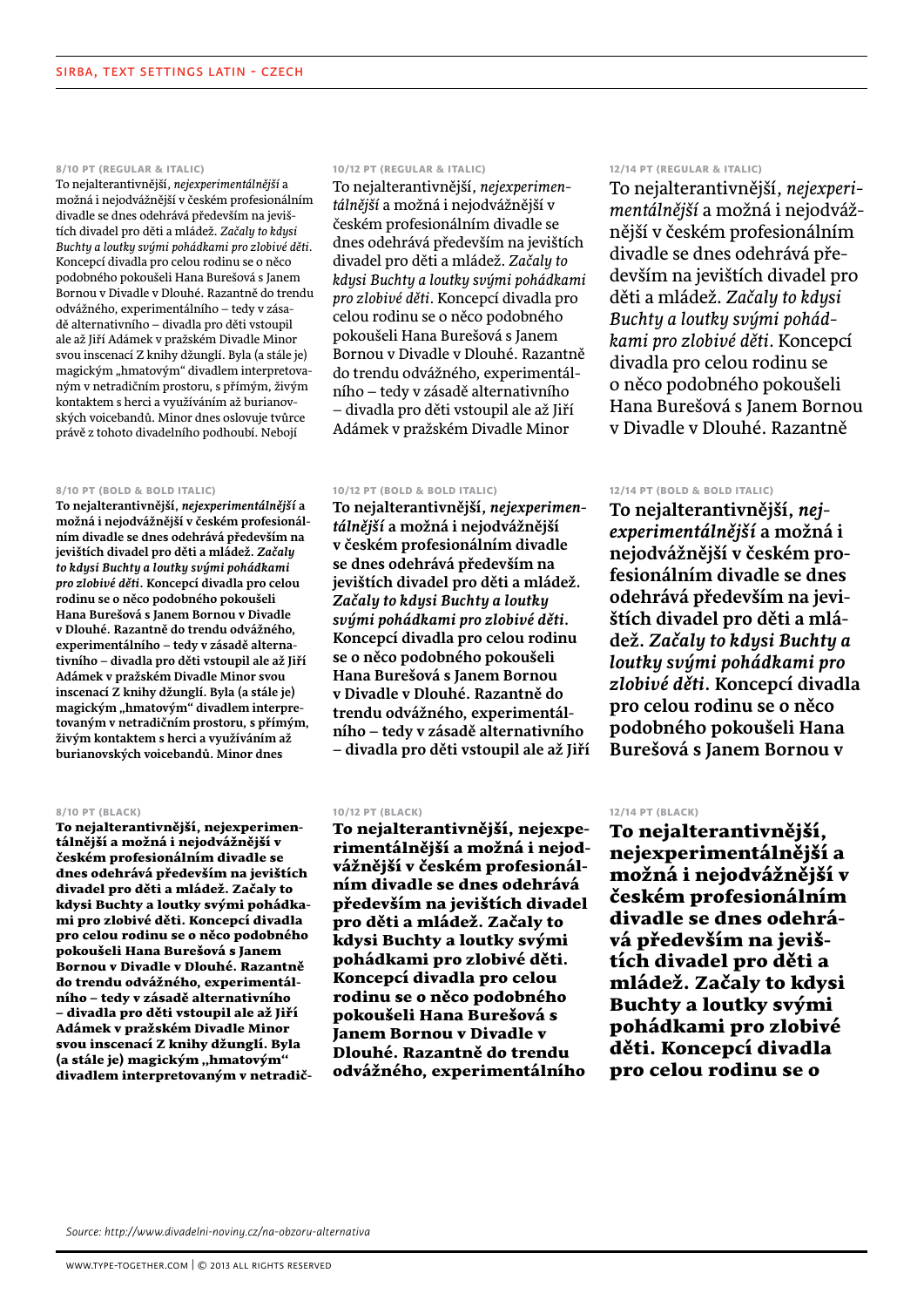# **18/22 pt (regular & italic)**

ΟΙΚΟΥΜΕΝΙΚΗ ΔΙΑΚΗΡΥΞΗ ΓΙΑ ΤΑ ΑΝΘΡΩΠΙΝΑ ΔΙΚΑΙΩΜΑΤΑ Διακηρύσσει ότι η παρούσα Οικουμενική Διακήρυξη των Δικαιωμάτων του Ανθρώπου αποτελεί το κοινό ιδανικό στο οποίο πρέπει να κατατείνουν όλοι οι λαοί και όλα τα έθνη, *έτσι ώστε κάθε άτομο και κάθε όργανο της κοινωνίας, με τη Διακήρυξη αυτή διαρκώς στη σκέψη, να καταβάλλει,* με τη διδασκαλία και την παιδεία, κάθε προσπάθεια για να αναπτυχθεί ο σεβασμός των δικαιωμάτων και

# **18/22 pt (bold & bold italic)**

**ΟΙΚΟΥΜΕΝΙΚΗ ΔΙΑΚΗΡΥΞΗ ΓΙΑ ΤΑ ΑΝΘΡΩΠΙΝΑ ΔΙΚΑΙΩΜΑΤΑ Διακηρύσσει ότι η παρούσα Οικουμενική Διακήρυξη των Δικαιωμάτων του Ανθρώπου αποτελεί το κοινό ιδανικό στο οποίο πρέπει να κατατείνουν όλοι οι λαοί και όλα τα έθνη,**  *έτσι ώστε κάθε άτομο και κάθε όργανο της κοινωνίας, με τη Διακήρυξη αυτή διαρκώς στη σκέψη,* **να καταβάλλει, με τη διδασκαλία και την παιδεία, κάθε προσπάθεια για να αναπτυ-**

# **18/22 pt (black)**

ΟΙΚΟΥΜΕΝΙΚΗ ΔΙΑΚΗΡΥΞΗ ΓΙΑ ΤΑ ΑΝΘΡΩΠΙΝΑ ΔΙΚΑΙΩΜΑΤΑ Διακηρύσσει ότι η παρούσα Οικουμενική Διακήρυξη των Δικαιωμάτων του Ανθρώπου αποτελεί το κοινό ιδανικό στο οποίο πρέπει να κατατείνουν όλοι οι λαοί και όλα τα έθνη, έτσι ώστε κάθε άτομο και κάθε όργανο της κοινωνίας, με τη Διακήρυξη αυτή διαρκώς στη σκέψη, να καταβάλλει, με τη διδασκαλία και την παιδεία, κάθε προσπάθεια για να αναπτυχθεί ο σεβασμός των δικαιω-

*Source: http://www.ohchr.org/EN/UDHR/Pages/Language.aspx?LangID=grk*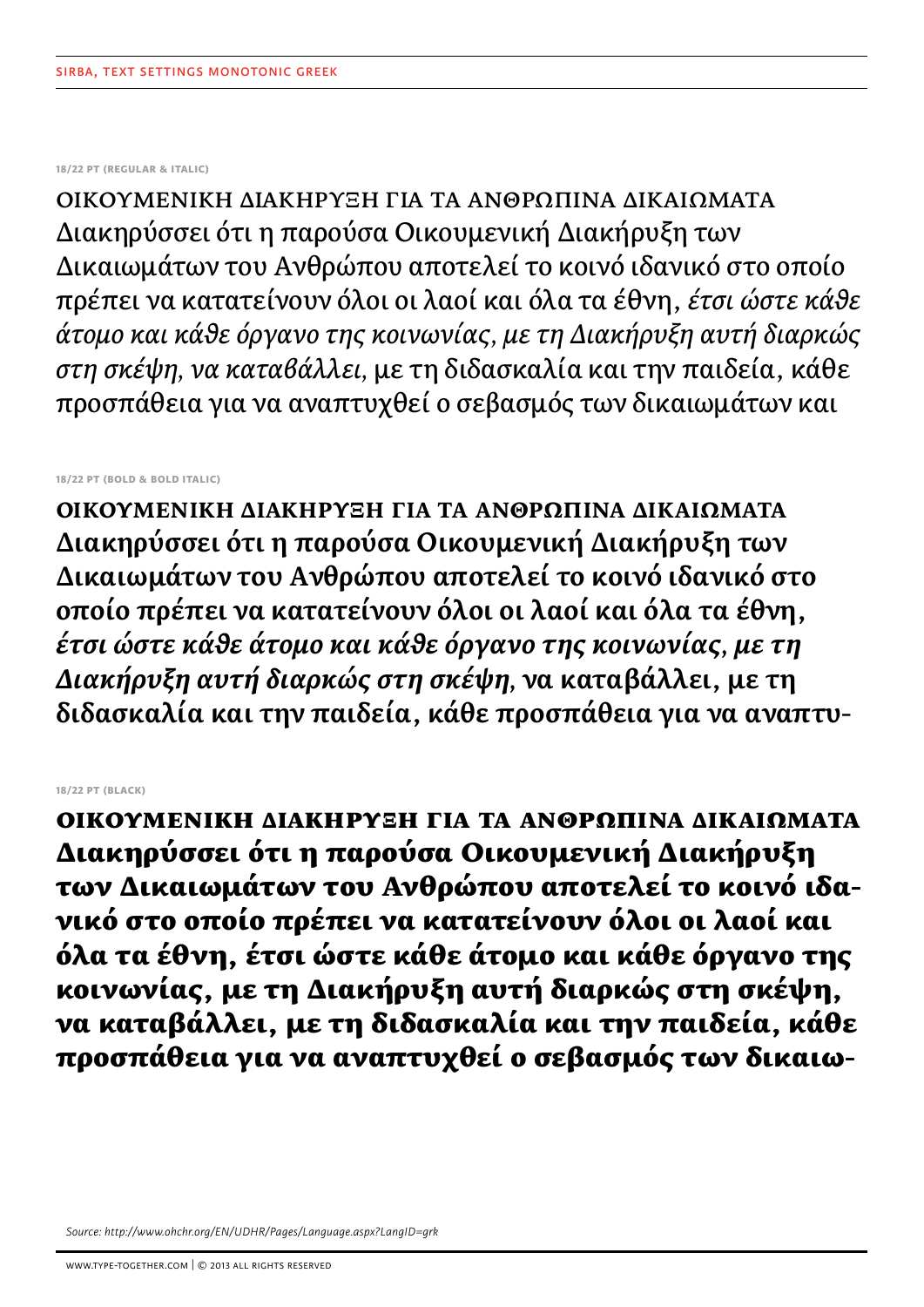# **8/10 pt (regular & italic)**

ΟΙΚΟΥΜΕΝΙΚΗ ΔΙΑΚΗΡΥΞΗ ΓΙΑ ΤΑ ΑΝΘΡΩΠΙΝΑ ΔΙΚΑΙΩΜΑΤΑ

Διακηρύσσει ότι η παρούσα Οικουμενική Διακήρυξη των Δικαιωμάτων του Ανθρώπου αποτελεί το κοινό ιδανικό στο οποίο πρέπει να κατατείνουν όλοι οι λαοί και όλα τα έθνη, *έτσι ώστε κάθε άτομο και κάθε όργανο της κοινωνίας, με τη Διακήρυξη αυτή διαρκώς στη σκέψη, να καταβάλλει,* με τη διδασκαλία και την παιδεία, κάθε προσπάθεια για να αναπτυχθεί ο σεβασμός των δικαιωμάτων και των ελευθεριών αυτών, και να εξασφαλιστεί προοδευτικά, με εσωτερικά και διεθνή μέσα, η παγκόσμια και αποτελεσματική εφαρμογή τους, τόσο ανάμεσα στους λαούς των ίδιων των κρατών μελών όσο και ανάμεσα στους πληθυσμούς χωρών που βρίσκονται στη δικαιοδοσία τους.

### **8/10 pt (bold & bold italic)**

**ΟΙΚΟΥΜΕΝΙΚΗ ΔΙΑΚΗΡΥΞΗ ΓΙΑ ΤΑ ΑΝΘΡΩΠΙΝΑ ΔΙΚΑΙΩΜΑΤΑ**

**Διακηρύσσει ότι η παρούσα Οικουμενική Διακήρυξη των Δικαιωμάτων του Ανθρώπου αποτελεί το κοινό ιδανικό στο οποίο πρέπει να κατατείνουν όλοι οι λαοί και όλα τα έθνη,**  *έτσι ώστε κάθε άτομο και κάθε όργανο της κοινωνίας, με τη Διακήρυξη αυτή διαρκώς στη σκέψη, να καταβάλλει,* **με τη διδασκαλία και την παιδεία, κάθε προσπάθεια για να αναπτυχθεί ο σεβασμός των δικαιωμάτων και των ελευθεριών αυτών, και να εξασφαλιστεί προοδευτικά, με εσωτερικά και διεθνή μέσα, η παγκόσμια και αποτελεσματική εφαρμογή τους, τόσο ανάμεσα στους λαούς των ίδιων των κρατών μελών όσο και ανάμεσα στους πληθυσμούς χωρών που βρίσκο-**

#### **8/10 pt (black)**

ΟΙΚΟΥΜΕΝΙΚΗ ΔΙΑΚΗΡΥΞΗ ΓΙΑ ΤΑ ΑΝΘΡΩΠΙΝΑ ΔΙΚΑΙΩΜΑΤΑ Διακηρύσσει ότι η παρούσα Οικουμενική Διακήρυξη των Δικαιωμάτων του Ανθρώπου αποτελεί το κοινό ιδανικό στο οποίο πρέπει να κατατείνουν όλοι οι λαοί και όλα τα έθνη, έτσι ώστε κάθε άτομο και κάθε όργανο της κοινωνίας, με τη Διακήρυξη αυτή διαρκώς στη σκέψη, να καταβάλλει, με τη διδασκαλία και την παιδεία, κάθε προσπάθεια για να αναπτυχθεί ο σεβασμός των δικαιωμάτων και των ελευθεριών αυτών, και να εξασφαλιστεί προοδευτικά, με εσωτερικά και διεθνή μέσα, η παγκόσμια και αποτελεσματική εφαρμογή τους, τόσο ανάμεσα στους

#### **10/12 pt (regular & italic)**

ΟΙΚΟΥΜΕΝΙΚΗ ΔΙΑΚΗΡΥΞΗ ΓΙΑ ΤΑ ΑΝΘΡΩΠΙΝΑ ΔΙΚΑΙΩΜΑΤΑ Διακηρύσσει ότι η παρούσα Οικουμενική Διακήρυξη των Δικαιωμάτων του Ανθρώπου αποτελεί το κοινό ιδανικό στο οποίο πρέπει να κατατείνουν όλοι οι λαοί και όλα τα έθνη, *έτσι ώστε κάθε άτομο και κάθε όργανο της κοινωνίας, με τη Διακήρυξη αυτή διαρκώς στη σκέψη, να καταβάλλει,* με τη διδασκαλία και την παιδεία, κάθε προσπάθεια για να αναπτυχθεί ο σεβασμός των δικαιωμάτων και των ελευθεριών αυτών, και να εξασφα-

#### **10/12 pt (bold & bold italic)**

**ΟΙΚΟΥΜΕΝΙΚΗ ΔΙΑΚΗΡΥΞΗ ΓΙΑ ΤΑ ΑΝΘΡΩΠΙΝΑ ΔΙΚΑΙΩΜΑΤΑ Διακηρύσσει ότι η παρούσα Οικουμενική Διακήρυξη των Δικαιωμάτων του Ανθρώπου αποτελεί το κοινό ιδανικό στο οποίο πρέπει να κατατείνουν όλοι οι λαοί και όλα τα έθνη,** *έτσι ώστε κάθε άτομο και κάθε όργανο της κοινωνίας, με τη Διακήρυξη αυτή διαρκώς στη σκέψη,* **να καταβάλλει, με τη διδασκαλία και την παιδεία, κάθε προσπάθεια για να αναπτυχθεί ο σεβασμός των δικαιωμάτων και των** 

# **10/12 pt (black)**

ΟΙΚΟΥΜΕΝΙΚΗ ΔΙΑΚΗΡΥΞΗ ΓΙΑ ΤΑ ΑΝΘΡΩΠΙΝΑ ΔΙΚΑΙΩΜΑΤΑ Διακηρύσσει ότι η παρούσα Οικουμενική Διακήρυξη των Δικαιωμάτων του Ανθρώπου αποτελεί το κοινό ιδανικό στο οποίο πρέπει να κατατείνουν όλοι οι λαοί και όλα τα έθνη, έτσι ώστε κάθε άτομο και κάθε όργανο της κοινωνίας, με τη Διακήρυξη αυτή διαρκώς στη σκέψη, να καταβάλλει, με τη διδασκαλία και την παιδεία, κάθε προσπάθεια για να ανα-

# **12/14 pt (regular & italic)**

ΟΙΚΟΥΜΕΝΙΚΗ ΔΙΑΚΗΡΥΞΗ ΓΙΑ ΤΑ ΑΝΘΡΩΠΙΝΑ ΔΙΚΑΙΩΜΑΤΑ Διακηρύσσει ότι η παρούσα Οικουμενική Διακήρυξη των Δικαιωμάτων του Ανθρώπου αποτελεί το κοινό ιδανικό στο οποίο πρέπει να κατατείνουν όλοι οι λαοί και όλα τα έθνη, *έτσι ώστε κάθε άτομο και κάθε όργανο της κοινωνίας, με τη Διακήρυξη αυτή διαρκώς στη σκέψη, να καταβάλλει,* με τη

# **12/14 pt (bold & bold italic)**

**ΟΙΚΟΥΜΕΝΙΚΗ ΔΙΑΚΗΡΥΞΗ ΓΙΑ ΤΑ ΑΝΘΡΩΠΙΝΑ ΔΙΚΑΙΩΜΑΤΑ Διακηρύσσει ότι η παρούσα Οικουμενική Διακήρυξη των Δικαιωμάτων του Ανθρώπου αποτελεί το κοινό ιδανικό στο οποίο πρέπει να κατατείνουν όλοι οι λαοί και όλα τα έθνη,**  *έτσι ώστε κάθε άτομο και κάθε όργανο της κοινωνίας, με τη Διακήρυξη αυτή διαρκώς στη σκέψη,* **να καταβάλλει, με** 

#### **12/14 pt (black)**

ΟΙΚΟΥΜΕΝΙΚΗ ΔΙΑΚΗΡΥΞΗ ΓΙΑ ΤΑ ΑΝΘΡΩΠΙΝΑ ΔΙΚΑΙΩΜΑΤΑ Διακηρύσσει ότι η παρούσα Οικουμενική Διακήρυξη των Δικαιωμάτων του Ανθρώπου αποτελεί το κοινό ιδανικό στο οποίο πρέπει να κατατείνουν όλοι οι λαοί και όλα τα έθνη, έτσι ώστε κάθε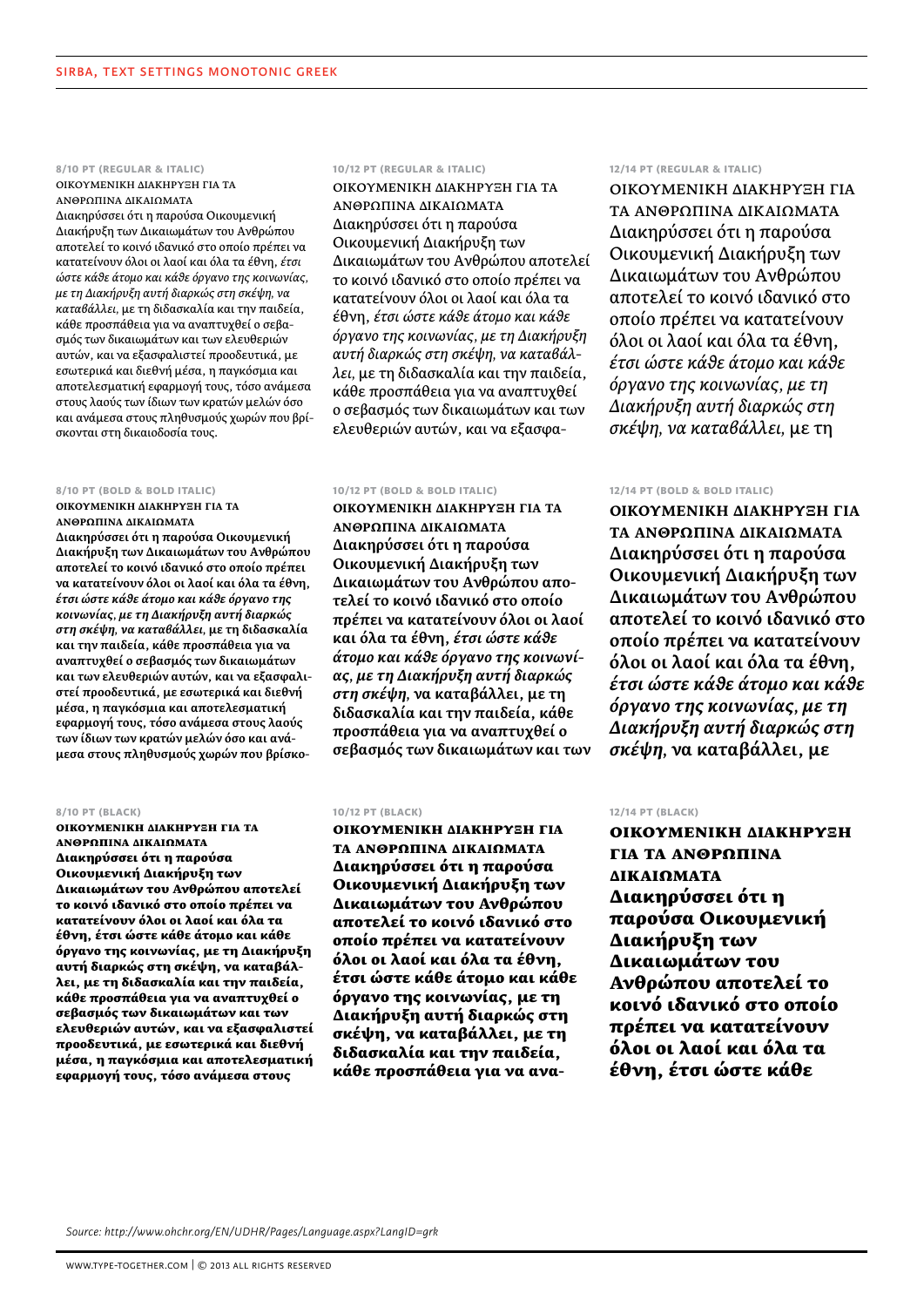**18/22 pt (regular & italic)**

ΟΙ ΛΕΞΕΙΣ ΚΑΙ ΤΑ ΚΟΣΜΗΜΑΤΑ ΤΟΥΣ (ΠΑΡΑΜΥΘΙ) Μιὰ φορὰ καὶ ἕναν καιρὸ στὶς σκοτεινὲς αἴθουσες μιᾶς παλιᾶς βιβλιοθήκης ἄνθρωποι σοφοὶ μὲ λευκὲς γενειάδες, μακριὰ φορέματα καὶ γυαλιά, ἕπειτα ἀπὸ πολύχρονες μελέτες, συζητήσεις, τσακωμούς, *δύο μαδημένους πώγωνες κι ἕνα πρησμένο μάτι,* δημιούργησαν πέντε νέες ὑπάρξεις, προσφορά στὸν πολιτισμὸ καὶ τὴν πρόοδο.

**18/22 pt (bold & bold italic)**

**ΟΙ λέξεις καὶ τὰ κοσμήματά τους (Παραμύθι) Μιὰ φορὰ καὶ ἕναν καιρὸ στὶς σκοτεινὲς αἴθουσες μιᾶς παλιᾶς βιβλιοθήκης ἄνθρωποι σοφοὶ μὲ λευκὲς γενειάδες, μακριὰ φορέματα καὶ γυαλιά, ἕπειτα ἀπὸ πολύχρονες μελέτες, συζητήσεις, τσακωμούς,** *δύο μαδημένους πώγωνες κι ἕνα πρησμένο μάτι,* **δημιούργησαν πέντε νέες ὑπάρξεις, προσφορά στὸν πολιτισμὸ καὶ τὴν πρόοδο.**

**18/22 pt (black)**

ΟΙ ΛΕΞΕΙΣ ΚΑΙ ΤΑ ΚΟΣΜΗΜΑΤΑ ΤΟΥΣ (ΠΑΡΑΜΥΘΙ) Μιὰ φορὰ καὶ ἕναν καιρὸ στὶς σκοτεινὲς αἴθουσες μιᾶς παλιᾶς βιβλιοθήκης ἄνθρωποι σοφοὶ μὲ λευκὲς γενειάδες, μακριὰ φορέματα καὶ γυαλιά, ἕπειτα ἀπὸ πολύχρονες μελέτες, συζητήσεις, τσακωμούς, δύο μαδημένους πώγωνες κι ἕνα πρησμένο μάτι, δημιούργησαν πέντε νέες ὑπάρξεις, προσφορά στὸν πολιτισμὸ καὶ τὴν πρόο-

*Source: http://www.polytoniko.org/tsamis.php?newlang=el*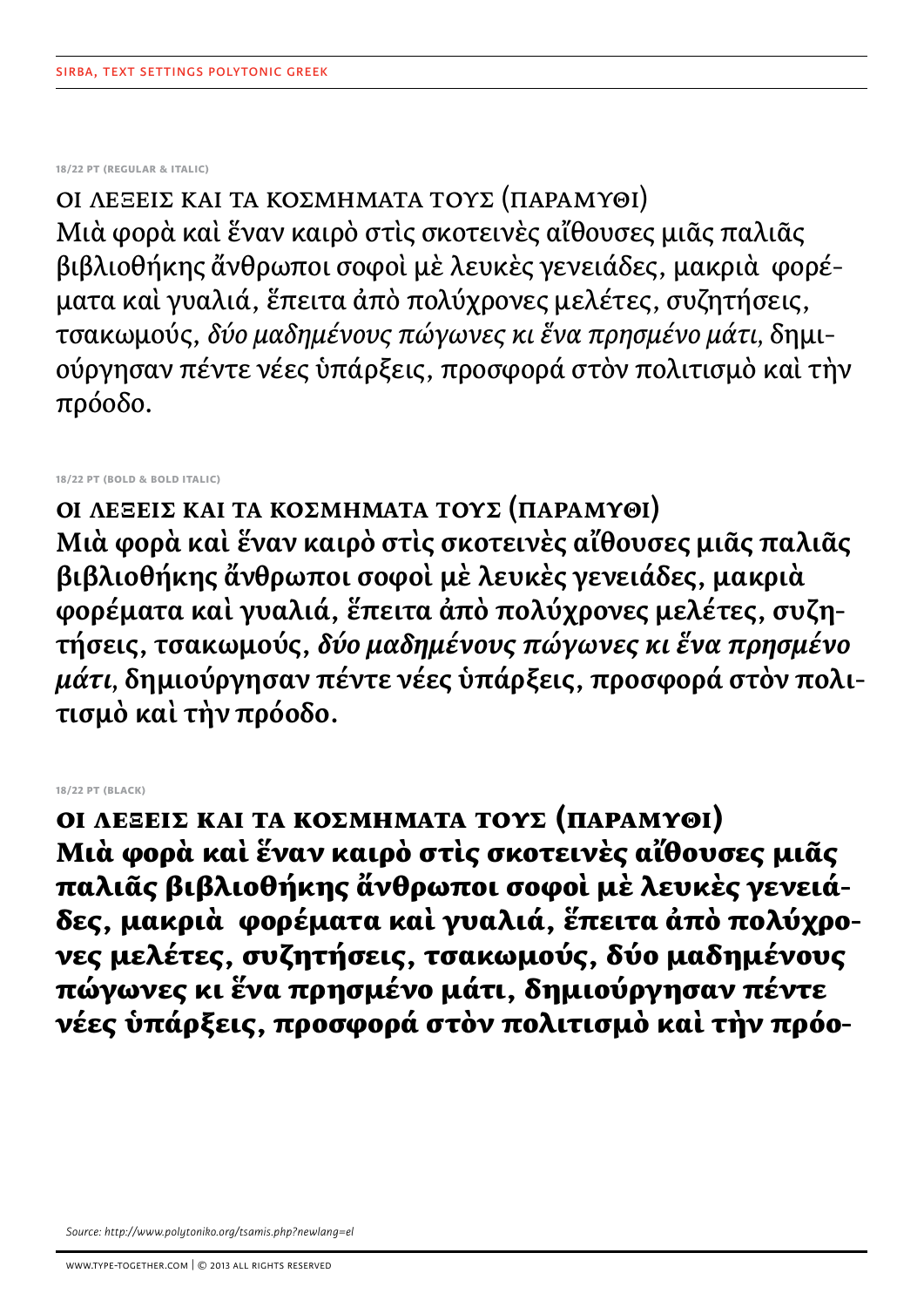| <b>SMALL CAPS</b>               | 1234 charming creatures<br>(abc) $n^*/$ d&e 567890 $\epsilon$ £                         | <b>1234 CHARMING CREATURES</b><br>$(ABC)$ N <sup>*</sup> / D&E 567890 $\epsilon$ £             |  |  |
|---------------------------------|-----------------------------------------------------------------------------------------|------------------------------------------------------------------------------------------------|--|--|
| ALL SMALL CAPS                  | <b>RADIOLARIANS ?</b>                                                                   | <b>RADIOLARIANS ?</b>                                                                          |  |  |
| <b>ALL CAPS</b>                 | ¿para texto?<br>a-b [ende] H@I                                                          | ¿PARA TEXTO?<br>$A-B$ [ENDE] $H@I$                                                             |  |  |
| <b>LIGATURES</b>                | aufbau, fjord, affiliate                                                                | aufbau, fjord, affiliate                                                                       |  |  |
| <b>DISCRETIONARY LIGATURES</b>  | häckeln, strong, Then                                                                   | häckeln, strong, Then                                                                          |  |  |
| <b>PROPORTIONAL FIGURES</b>     | $- 0123456789$ £\$¢€¥f                                                                  | 0123456789£\$¢€¥f                                                                              |  |  |
| TABULAR FIGURES & SLASHED ZERO  | 00123456789£\$¢€¥f                                                                      | 00123456789£\$¢€¥f                                                                             |  |  |
| NUMERATOR / DENOMINATOR         | $-$ 0123456789/0123456789                                                               | 0123456789/0123456789                                                                          |  |  |
| <b>FRACTIONS</b>                | $\frac{1}{2}$ $\frac{1}{2}$ $\frac{3}{4}$ $\frac{1}{6}$ $\frac{5}{7}$ $\frac{2}{9}$     | $\frac{1}{2}$ $\frac{3}{4}$ $\frac{1}{6}$ $\frac{5}{7}$ $\frac{2}{9}$                          |  |  |
| <b>SUPERIOR / INFERIOR</b>      | $H_2O$ xb8 y3+5 aIndex                                                                  | $H_2O$ $x_{b8}$ $y^{3+5}$ <sup>a</sup> Index                                                   |  |  |
| ORDINALS                        | 1st 2nd 3rd Mlle 2ieme                                                                  | 1st 2nd 3rd Mlle 2ieme                                                                         |  |  |
| HISTORICAL FORM (LONG S), SET 3 | <u>Lost paradise</u>                                                                    | Loft paradife                                                                                  |  |  |
| <b>STYLISTIC SET 1</b>          | aàáâãäåāäą gĝğġģ Q<br>$\beta\theta\varphi$                                              | aàáâãäåāăa ggĝğġģ Q<br>$69\phi$                                                                |  |  |
| STYLISTIC SET 2                 | abcdefghijklmnopqr                                                                      | 15 ☜□■○●▷▶◀▲▶◆◄▶◆☆☀☀                                                                           |  |  |
| <b>STYLISTIC SET 3</b>          | 0123456789                                                                              | 0000000000                                                                                     |  |  |
| <b>STYLISTIC SET 4</b>          | $-> <-->-> <-- - ^ - ^ - ^ - ^ - ^ - ^$<br>$\wedge$ $\wedge$ $\wedge$ $\wedge$ $\wedge$ | $\rightarrow$ $\leftarrow$ $\uparrow$ $\downarrow$ $\searrow$ $\swarrow$ $\nearrow$ $\nwarrow$ |  |  |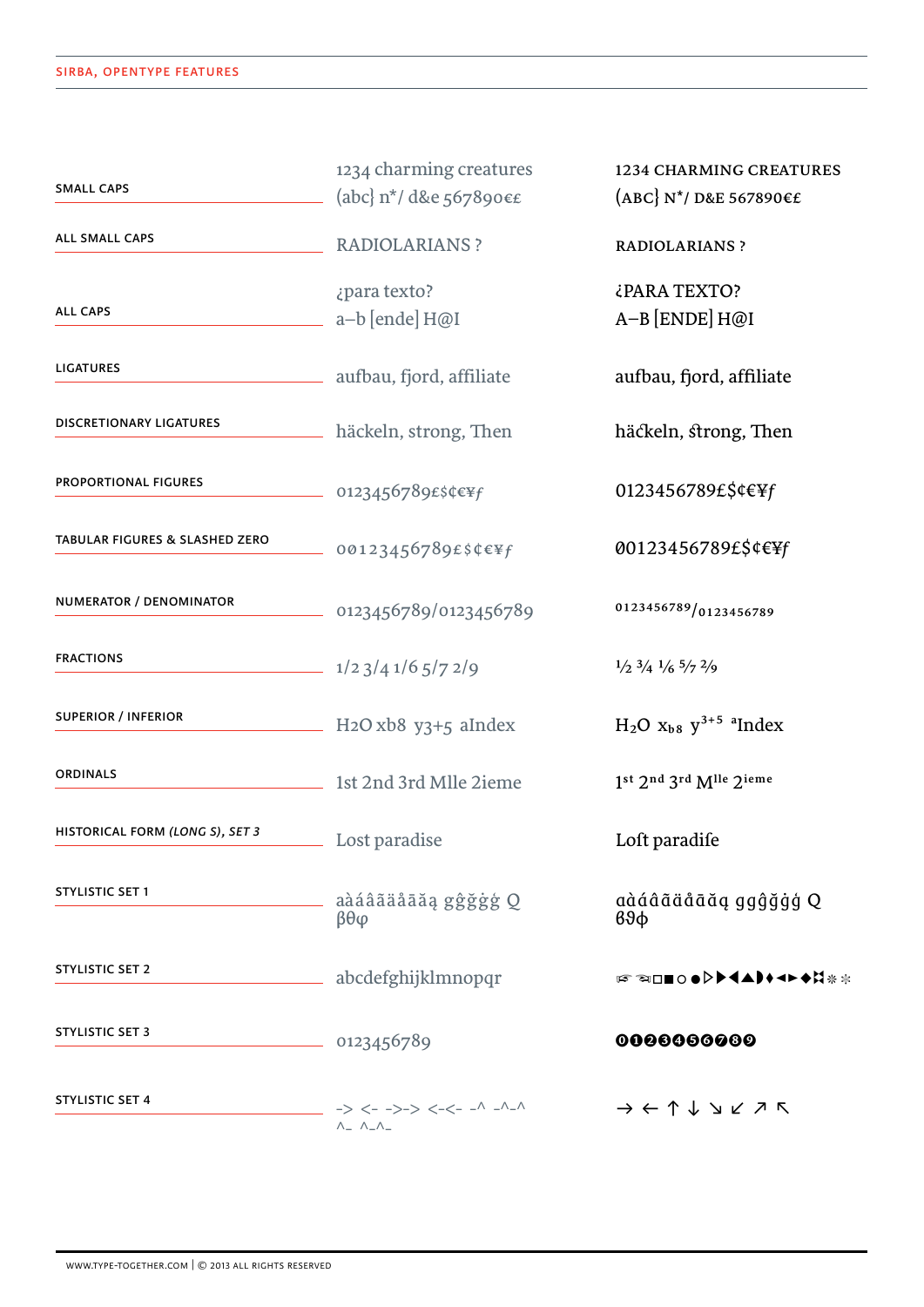# SIRBA, OPENTYPE FEATURES

| STYLISTIC SET 5 (SMART CAPO)                                                  | (Aap) [Aap] AAP Aap (AAP) [AAP] {AAP}<br>PPN- en PGP-manual | (Aap) [Aap] AAP Aap (AAP) [AAP] {AAP}<br>PPN- en PGP-manual |  |  |
|-------------------------------------------------------------------------------|-------------------------------------------------------------|-------------------------------------------------------------|--|--|
| STYLISTIC SET 6 (ALTERNATE FORM OF<br>IOTA WITH DIALYTIKA)                    | KAÏMAKI KAÏMAKI                                             | KATMAKI KATMAKI                                             |  |  |
| <b>STYLISTIC SET 7 (POLYTONIC GREEK:</b><br>PROSGEGRAMMENI ALTERNATIVE FORMS) | РОМЕЇКАН РОМЕЇКАН                                           | POMEÏKAHL POMEÏKAHL                                         |  |  |
| <b>STYLISTIC SET 8 (POLYTONIC GREEK:</b><br>SMALLCAPS WITH ALL ACCENTS KEPT)  | Ρωμέικαἣ, ώάριον                                            | POMÉIKAH, OÁPION                                            |  |  |
| TURKISH/AZERI/CRIMEAN TATAR                                                   | findik FINDIK                                               | findik FİNDİK                                               |  |  |
| ROMANIAN/MOLDAVIAN                                                            | multumesc, MULTUMESC                                        | multumesc, MULTUMESC                                        |  |  |

PHONETIC SYMBOLS (AVAILABLE ONLY IN REGULAR) abcdefghijklmnopqrstuvwxyzáséísás

WWW.TYPE-TOGETHER.COM | © 2013 ALL RIGHTS RESERVED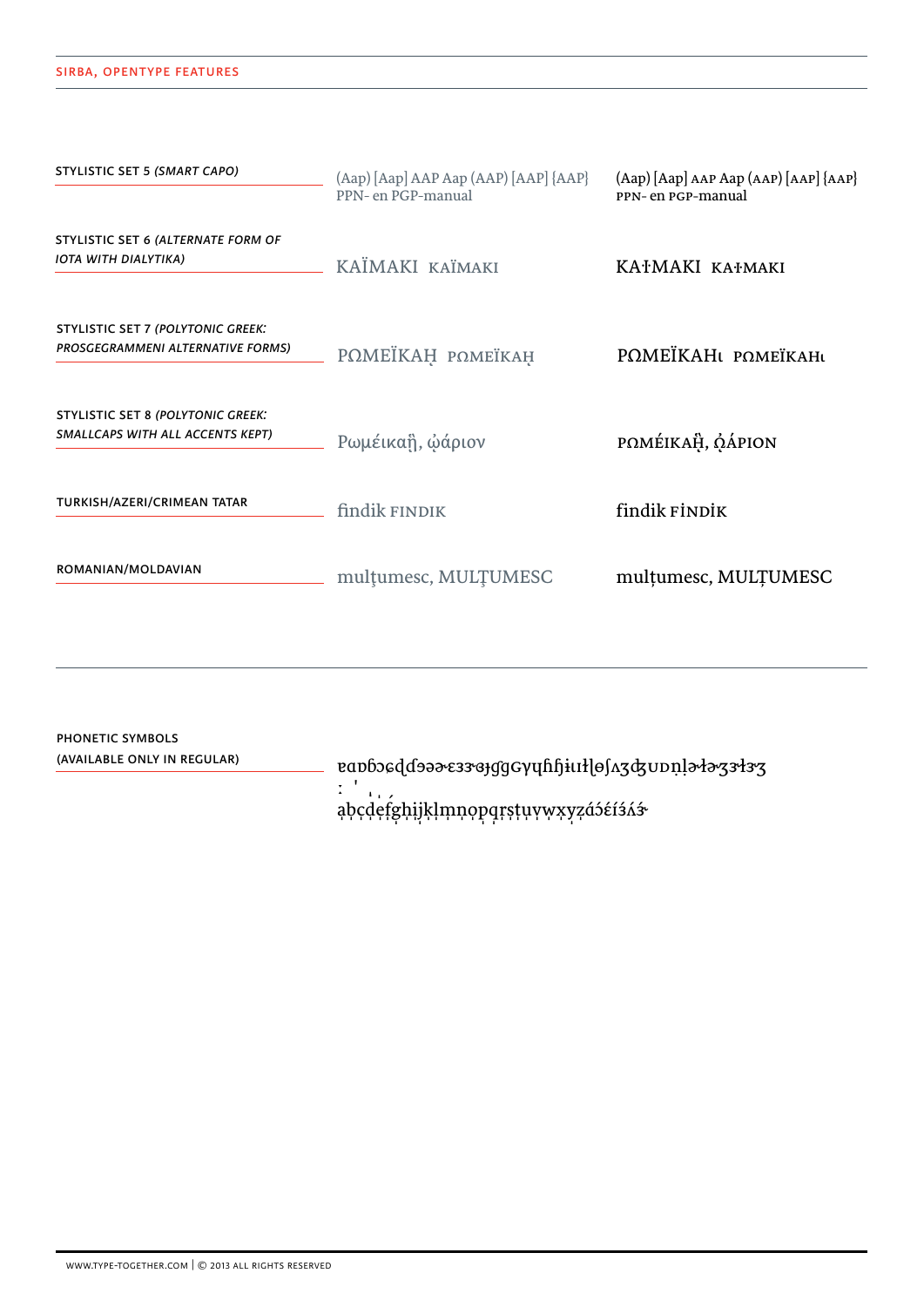'" # & \*, -.:;?!;¿@ABCDEFGHIJKLMNOPQRSTUVWXYZabcde fghijklmnopqrstuvwxyz[](){}\/||^\_~0123456789\$€¢£¥f¤§© ØÙÚÛÜÝÞß à á â ã ä å æ æ ç è é ê ë ì í î ï ð ñ ò ó ô õ ö ø ù ú û ü ý þ ÿ Ā ā Ă ă Ą ą å ĆćĈĉĊċČčĎďĐđĒēĔĕĖėĘęĚěĜĝĞğĠġĢģĤĥĦħĨĩĪīĬĭĮįİiijijĵĵ KkkLlLlLlLltLtKnnn Nnn Nno OoOoOoOocce RtRrKrŠs S S S S S S S  $\varsigma\mathop{\mathrm{T}}\nolimits\mathop{\mathrm{t}}\nolimits\mathop{\mathrm{T}}\nolimits\mathop{\mathrm{t}}\nolimits\mathop{\mathrm{T}}\nolimits\mathop{\mathrm{t}}\nolimits\mathop{\mathrm{t}}\nolimits\mathop{\mathrm{0}}\nolimits\mathop{\mathrm{u}}\nolimits\mathop{\mathrm{0}}\nolimits\mathop{\mathrm{u}}\nolimits\mathop{\mathrm{0}}\nolimits\mathop{\mathrm{u}}\nolimits\mathop{\mathrm{0}}\nolimits\mathop{\mathrm{u}}\nolimits\mathop{\mathrm{0}}\nolimits\mathop{\mathrm{u}}\nolimits\mathop{\mathrm{0}}\nolimits\mathop{\$  $0$  Q Q J ff fi fl fk fb fh ft fj ffj ffi ffl ffk ffb ffh fft fi fl' st ct ch ck tt ft Th f^ ` - ` " o' ` , ` ^ ~ ~ ~ - o' ` , ` ^ ~ ~ ~ ~ o' ` , ` ^ ~ ~ ~ ~ o' ` , ` ^ ~ ~ ~ ~ ^ ` , ` ^ ~ ~ ~ ~ ^ ^ , ^ ~ ~ ~ ~ ^ ^ ^ ^ ~ 9 () - , . – + = a b c d e f g h i j k l m n o p q r s t u v w x y z <sup>0</sup> 1 2 3 4 5 6 7 8 9 () - , . – + = a b c d e f g h i j k 1 m n o p q r s t u v w x y z <sub>0</sub> 1 2 3 4 5 6 7 8 9 <sup>1</sup>/2 <sup>1</sup>/3 <sup>2</sup>/3 <sup>1</sup>/4 <sup>3</sup>/4 <sup>1</sup>/5 <sup>2</sup>/5 <sup>3</sup>/5 <sup>4</sup>/5 <sup>1</sup>/6 <sup>5</sup>/6 <sup>1</sup>/8 <sup>3</sup>/8 <sup>5</sup>/8 <sup>7</sup>/8 <sup>1</sup>/7 <sup>2</sup>/7 <sup>3</sup>/7  $\frac{4}{7}$  5/7 6/7 1/9 2/9 4/9 5/9 7/9 8/9  $\partial$   $\Omega$   $\Delta$   $\prod$   $\sum$   $\mu$  -/  $\cdot$   $\sqrt{\infty}$   $\int$   $\approx$   $\neq$   $\leq$   $\geq$   $\lt$   $=$   $>$   $\Diamond$   $+$   $\pm$   $\div$   $\times$   $\therefore$   $\therefore$   $\neq$   $\emptyset$   $\emptyset$  $123456789$ \$ $\epsilon$ ¢£¥f00123456789\$ $\epsilon$ ¢£¥f0+-=±.,:;0012345  $6789$ \$ $666$  $664$  $6789$ \$ $666$  $666$  $6789$  $666$  $666$  $666$  $666$ ÉÊËÌÍÎ ÏĐÑÒÓÔÕÖØÙÚÛÜÝŸĀĂĄÅĆĈĊČĎĐĒĔĖĘĚĜĞĠĢĤĦĨĪĬĮİ I Ĵ Ķ K Ĺ Ļ Ľ Ŀ Ń Ņ Ň N Ŋ Ō Ŏ Ő Ŕ Ŗ Ř Ś Ŝ Ş Ť Ŧ Ũ Ū Ŭ Ů Ű Ų Ŵ Ŷ Ź Ż Ș Ţ Ŵ Ŵ Ŵ Ŷ Ţ Ł Š Ž ήǼIJǾSS AA<sup>\*\*</sup>?!¿iº^@©&()[]{}''""---/\aáddãddãddaqg ĝğġģ01  $K \wedge M \wedge E$   $O \Pi P \Sigma T Y \Phi X \Psi \Omega A E H I I I + O Y Y \Omega A A A Y A Y A Y A Y A Y A Y A Y A Y E 'E 'E 'E 'E 'E 'E 'H$ Ω ̈Ω ¨Ω ¨Ω ¨Ω ¨Ω ¨Ω ¨Υ ¨Υ ¨Ο ¨Ο ¨Ο ¨Ο ¨Ο ¨Ο ¨Ο ¨Ο ¨Τ ¨Γ ¨Π ¨Τ ¨Τ ¨Τ ¨Τ ¨Η ¨Η ¨Η ¨Η ¨Η ¨ Έ Ή Ή Ι Ι Ί Υ Υ Υ Ύ ΨΟΌ Ω Ω Αι Άι Άι Άι Άι Άι Άι Αι Αι Αι Ηι Ηι Ήι Ήι "Hι "Hι"Ηι "Hι "Hι "Hι Ωι Ώι Ώι "Ωι "Ωι "Ωι "Ωι "Ωι ζΩι ά ά ά ά ά ά ά ά « έ έ ε ε ε έ ε ή ή ή ή ή ή ή ή ή εί ί' **Ĩ** ไ ไ ไ ไ ဝ ဝ် ဝီ ဝီ ဝိ ဝိ ပိ ပိ ပိ ပိ ပိ ပိ ပိ ပိ ယ် ယ် ယ် ယ် ယ် ယ် ယ် α α ε ε η ή l ί ဝဲ ဝ ဴ ပဲ ပ် ယ် ယု ၀ု ၀ို ပို ပို ပို ပို ပို  $\hat{\Omega}$   $\hat{\Omega}$   $\hat{\Omega}$   $\tilde{\Omega}$   $\tilde{\Omega}$   $\tilde{\Omega}$   $\tilde{\Omega}$   $\tilde{\Omega}$   $\tilde{\Omega}$   $\tilde{\Omega}$   $\tilde{\Omega}$   $\tilde{\Omega}$   $\tilde{\Omega}$   $\tilde{\Omega}$   $\tilde{\Omega}$   $\tilde{\Omega}$   $\tilde{\Omega}$   $\tilde{\Omega}$   $\tilde{\Omega}$   $\tilde{\Omega}$   $\tilde{\Omega}$   $\tilde{\Omega}$   $\tilde{\Omega}$   $\tilde{\Omega}$   $\tilde{\Omega}$ Ô Ở Ố Ố Ố Ă Ā À Á Ã Ã H H H H T I I I I I I I I I Y Y Y Ÿ Ÿ P P Y Ÿ Ò Q Ó Õ Q A L Ả L Ả L Ầ L Ẩ L Ă L Ă L Ấi Hi Hi Hi Hi Hi Hi Hi Hi Hi Hi Qi Qi Qi Qi Qi Qi Qi Qi Qi Qi Qi Qi Ai Ai Ai Hi Hi Hi Qi Qi Qi <sup>a βγδεζ</sup> η θικλμνξοπρςστυφχψωβθφ<br>α βγδεζηθικλμνξοπρςστυφχψωβθφ<sup>α βγδ</sup>ε  $\zeta$  η θικλμνξοπρςστυφχψω <sup>β 9</sup> φ *e a* p  $\zeta$  o  $\zeta$  d  $\zeta$   $\zeta$  a  $\zeta$  e 3 3  $\zeta$  e  $\zeta$  c  $\gamma$  u  $\zeta$  h  $\zeta$  i l l  $\zeta$  e  $\zeta$  $\mathtt{A}\mathtt{3}\mathtt{d}\mathtt{5} \mathtt{U} \mathtt{D} \mathtt{1} \mathtt{1} \mathtt{3} \mathtt{d} \mathtt{3} \mathtt{5} \mathtt{3} \mathtt{3} \mathtt{5} \mathtt{1} \mathtt{1} \mathtt{1} \mathtt{2} \mathtt{3} \mathtt{3} \mathtt{5} \mathtt{4} \mathtt{1} \mathtt{2} \mathtt{3} \mathtt{3} \mathtt{4} \mathtt{4} \mathtt{5} \mathtt{4} \mathtt{5} \mathtt{5} \mathtt{5} \mathtt{6} \mathtt{5} \mathtt{5} \$ 

\*Not all glyphs are available in all font versions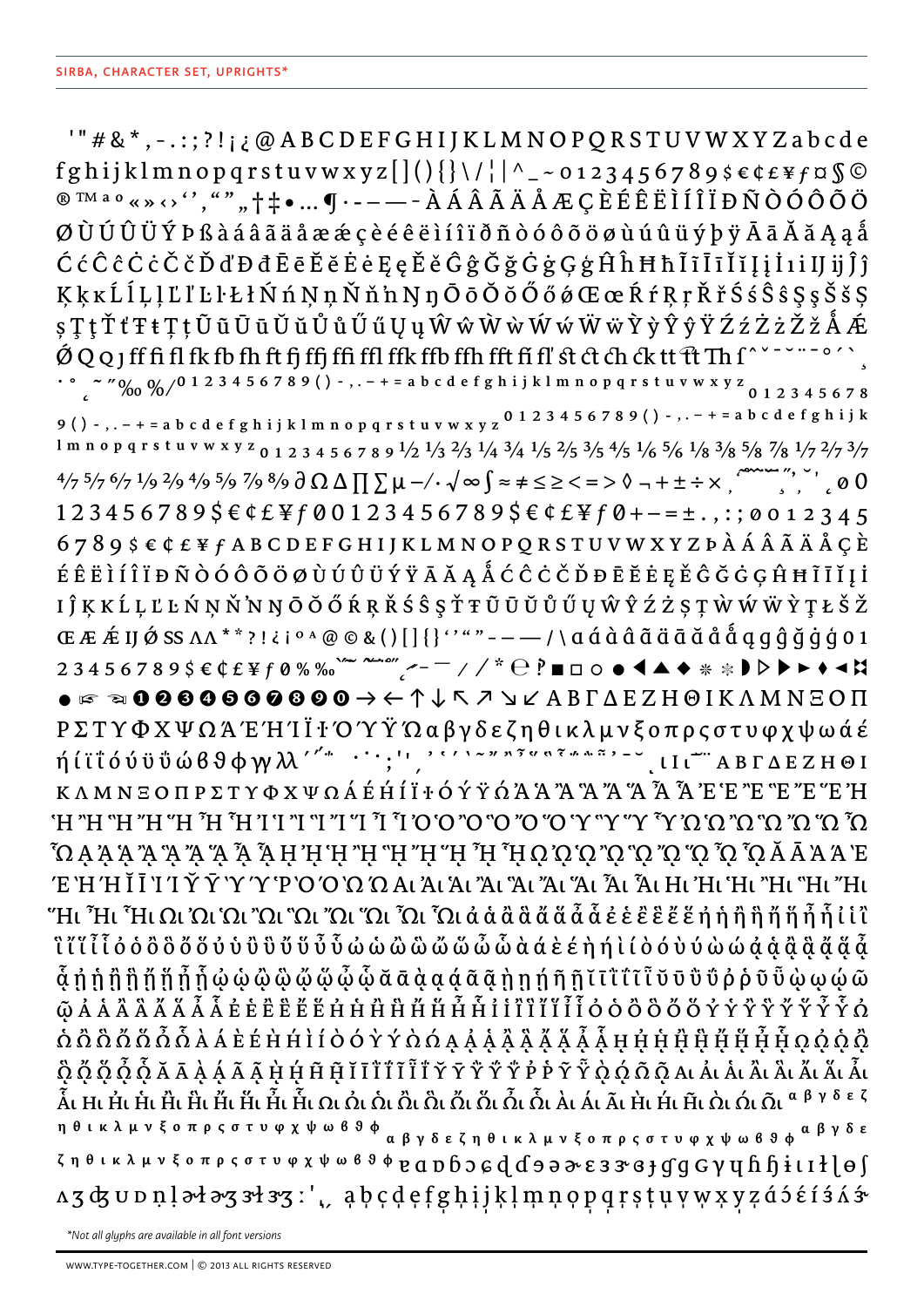$T'' \# \mathcal{O}^*$ , -.:;?!;  $\partial A B C D E F G H I J K L M N O P Q R S T U V W X Y Z a b c d$ efghijklmnopqrstuvwxyz[](){}\/||^\_~0123456789\$ $\epsilon$ ¢£¥f¤§  $\circledcirc \text{ s.t. } \circledcirc \text{ s.t. } \circledcirc \text{ s.t. } \bullet \text{ ... } \bullet \text{ s.t. } \bullet \text{ ... } \bullet \text{ s.t. } \bullet \text{ s.t. } \bullet \text{ s.t. } \bullet \text{ s.t. } \bullet \text{ s.t. } \bullet \text{ s.t. } \bullet \text{ s.t. } \bullet \text{ s.t. } \bullet \text{ s.t. } \bullet \text{ s.t. } \bullet \text{ s.t. } \bullet \text{ s.t. } \bullet \text{ s.t. } \bullet \text{ s.t. } \bullet \text{ s.t. } \bullet \text{ s.t. } \bullet \text{ s.t. } \bullet \text{ s.t. } \bullet$ Õ Ö Ø Ù Ú Û Ü Ý Þ ß à á â ã ä å æ æ ç è é ê ë ì í î ï ð ñ ò ó ô õ ö ø ù ú û ü ý þ ÿ Ā ā Ă ă Ą ą  $\hat{a}$ Ccc $\hat{c}$ Cc $\hat{c}$ Cc $\check{c}$  $\check{c}$   $\check{D}$  d' $D$  đ $\bar{E}$   $\bar{e}$   $\check{E}$   $\check{e}$   $\check{E}$  $\check{e}$  $\varphi$  $\check{E}$  $\check{e}$  $\hat{G}$  $\check{g}$  $\check{G}$  $\check{g}$  $\check{G}$  $\check{g}$  $\varphi$  $\check{g}$  $\hat{H}$  $\hat{h}$  $H$  $\hbar$  $\tilde{I}$  $\tilde{i}$  $\tilde{I}$  $K \, k \, \kappa \, \hat{L} \, \hat{l} \, L \, \hat{l} \, L \, \hat{l} \, L \, \hat{l} \, L \, \hat{l} \, k \, \hat{l} \, \hat{N} \, \hat{n} \, N \, n \, \check{N} \, \check{n} \, n \, N \, \eta \, \bar{O} \, \bar{o} \, \check{O} \, \check{o} \, \check{o} \, \check{o} \, \mathbb{C} \, \alpha \, \hat{R} \, \check{r} \, R \, r \, \check{R} \, \check{r} \, \hat{S} \, \hat{S} \, \hat{S} \, \hat{S$  $\varsigma\mathop{\text{$\,T$}}\nolimits\{\mathop{\text{$\,T$}}\nolimits\mathop{\text{$\,t$}}\nolimits\mathop{\text{$\,T$}}\nolimits\mathop{\text{$\,t$}}\nolimits\mathop{\text{$\,T$}}\nolimits\mathop{\text{$\,t$}}\nolimits\mathop{\text{$\,T$}}\nolimits\mathop{\text{$\,t$}}\nolimits\mathop{\text{$\,T$}}\nolimits\mathop{\text{$\,t$}}\nolimits\mathop{\text{$\,T$}}\nolimits\mathop{\text{$\,t$}}\nolimits\mathop{\text{$\,T$}}\nolimits\mathop{\text{$$ 9 () - , . – + = a b c d e f g h i j k l m n o p q r s t u v w x y z  $0$  1 2 3 4 5 6 7 8 9 () - , . – + = a b c d e f g h i j k l m n o p q r s t u v w x y z  $_{0}$  1 2 3 4 5 6 7 8 9  $\frac{1}{2}$   $\frac{1}{3}$   $\frac{2}{3}$   $\frac{1}{4}$   $\frac{3}{4}$   $\frac{1}{5}$   $\frac{2}{5}$   $\frac{3}{5}$   $\frac{4}{5}$   $\frac{1}{6}$   $\frac{5}{6}$   $\frac{1}{8}$   $\frac{3}{8}$   $\frac{5}{8}$   $\frac{7}{8}$   $\frac{1}{7}$   $\frac{2}{7}$  $\frac{4}{7}$  5/7 6/7 1/9 2/9 4/9 5/9 7/9 8/9  $\frac{3}{4}$   $\Omega \Delta \prod \sum \mu - \frac{1}{2}$   $\sim \sqrt{\infty}$   $\int \approx \pm \frac{1}{2}$   $\geq$   $\lt$  = >  $\sqrt[3]{\infty}$  +  $\pm \div \times$  $01234567895 \epsilon$  ¢ £ ¥ f 00123456789\$ $\epsilon$  ¢ £ ¥ f 0+-=±., :; 00123  $456789$   $56646789$ Į İ I Ĵ Ķ K Ĺ Ļ Ľ Ŀ Ń Ņ Ň N N Ō Ŏ Ő Ŕ Ŗ Ř Ś Ŝ Ş Ť Ŧ Ũ Ū Ŭ Ů Ű Ų Ŵ Ŷ Ź Ż Ș Ţ Ŵ Ŵ Ŵ Ŷ Ţ Ł Š Ž Œ Æ Á IJ Ø SS  $\Lambda\Lambda$ \*\*?!¿i º <sup>A</sup> @ © & () [] {}'' " " - - - / \ g ĝ ğ ġ ģ 0 1 2 3 4 5 6 7 8 9 \$ € ¢ £\f0%‰`´~`^`-``";";~- ̄; / `` ℮ ?■□ㅇ●◀▲◆ \* \*♪▷▶▶◆◀¤● ☞ ☜  $0000000000 \rightarrow C \uparrow C \wedge T \rightarrow C j f j H A B \Gamma A E Z H \Theta I K \Lambda M N E O \Pi P$ ΣΤΥΦΧΨΩΆ Έ Ή Ί Ι <sup>†</sup> Ο Ύ Ϋ́ Ώ α β γ δ ε ζ η θ ι κ λ μ ν ξ ο π ρ ς σ τ υ φ χ ψ ω ά έ ή ί  $I \cup \{1, ..., N\}$ *<u><del>ι' ι' ο' υ' ι' ω' βθφγγλ'' "''*;</u></del>  $M N \, \Xi \, O \, \Pi \, P \, \Sigma \, T \, Y \, \Phi \, X \, \Psi \, \Omega \, \AA \, \acute{E} \, \acute{H} \, \acute{I} \, \ddot{I} \, Y \, \acute{O} \, \acute{Y} \, \acute{Y} \, \acute{\Omega} \, A \, \ddot{A} \, X \, \ddot{A} \, X \, \ddot{A} \, X \, \ddot{A} \, \ddot{A} \, \ddot{A} \, \ddot{B} \, \ddot{E} \, \ddot{E} \, \ddot{E} \, \ddot{E} \, \ddot{E} \, \dot{E}$ "H"H"H"H" H" I "A A A A "A "Y" Y" Y" Y" Y" Y" Y" Y" Y" Y" Y" H" H" H" H" H" H" H" Ī 'I 'I Υ Υ 'Υ 'Υ 'Ρ 'Ο 'Ο 'Ω 'Ω Αι Άι Άι Άι Άι Άι Άι Άι Αι Ηι Ήι 'Hι "Hι "Hι "Hι "Hι "Hι "Hι "Hι  $\tilde{m}$   $\tilde{b}$   $\phi$   $\phi$   $\tilde{\phi}$   $\tilde{\phi}$   $\tilde{\phi}$   $\tilde{\phi}$   $\tilde{\alpha}$   $\tilde{\alpha}$   $\alpha$   $\alpha$   $\alpha$   $\tilde{\alpha}$   $\tilde{\alpha}$   $\tilde{\eta}$   $\eta$   $\tilde{\eta}$   $\tilde{\eta}$   $\tilde{\iota}$   $\tilde{\iota}$   $\tilde{\iota}$   $\tilde{\iota}$   $\tilde{\iota}$   $\tilde{\upsilon}$   $\tilde{\upsilon}$   $\tilde$  $\tilde{\Omega}$  À Á È É H H Ì Í Ò Ó Y Ý À Ó Ą Á Á Á Ä Ä Ä Ä Ä Ã Ã H H H H H H H H H H H A Q Q Q Q Q Q Č  $\tilde{Q}$   $\tilde{Q}$   $\tilde{Q}$   $\tilde{A}$  $\hat{H}$ ι Η΄ ι Η΄ Η΄ Γ΄ (Σε Ωι Ωι Ωι Ωι Ωι Ωι Ω΄ Ωι Ω΄ αν Δι Α΄ Α΄ Η΄ Η΄ Η΄ Η΄ Ωι Ωι  $\hat{\Omega}$ ι α<sup>βγδεζηθικλμνξοπρς</sup> στυφχψωβθφ<br>α βγδεζηθικλμνξοπρςστυφχψωβθφ<sup>α β</sup>γδεζηθικλμνζοπρςστυφχψωβθφ